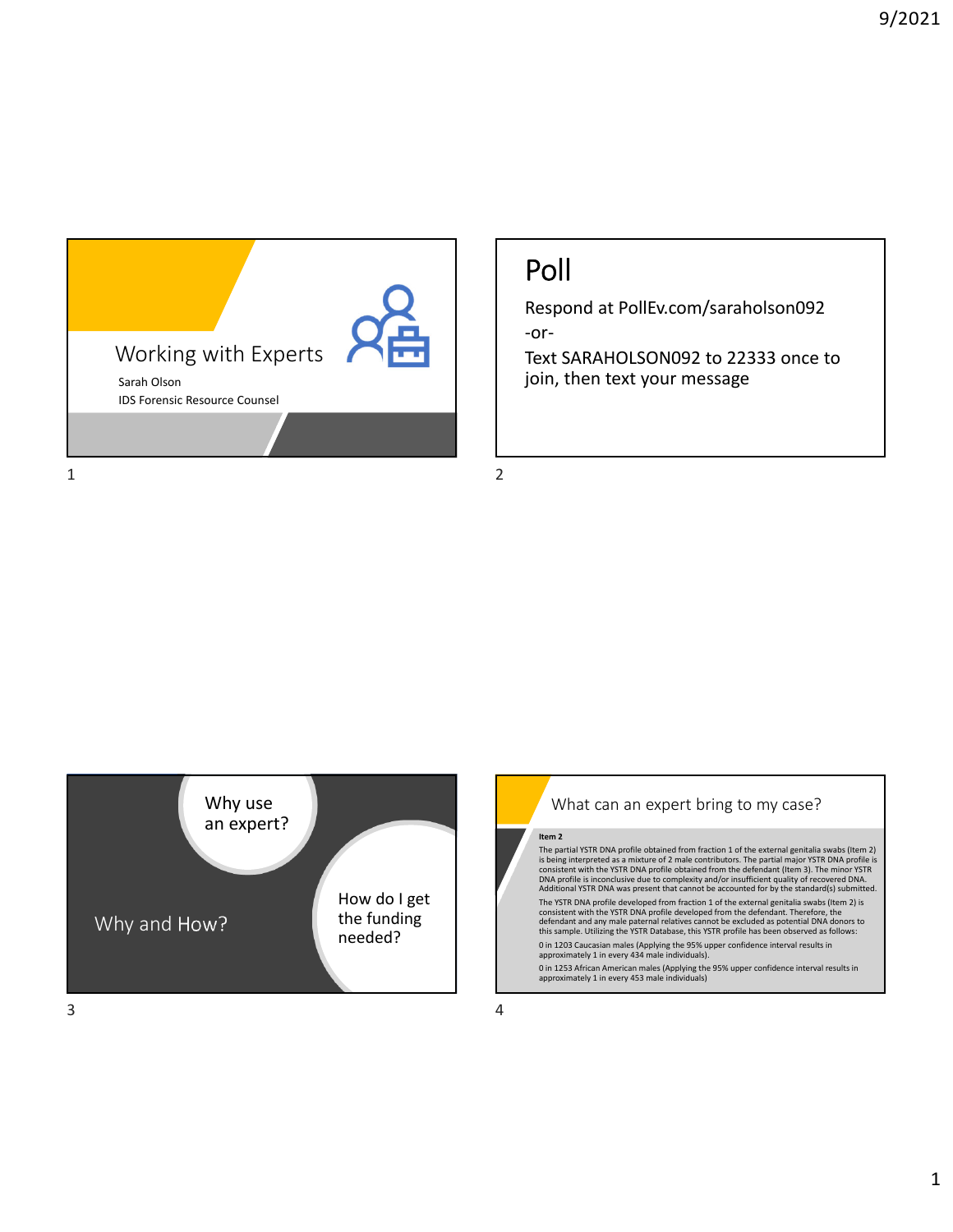



## Rule 702. Testimony by experts

(a)If scientific, technical or other specialized knowledge will assist the trier of fact to understand the evidence or to determine a fact in issue, a witness qualified as an expert by knowledge, skill, experience, training, or education, may testify thereto in the form of an opinion, or otherwise, if all of the following apply:

(1)The testimony is based upon sufficient facts or data. (2)The testimony is the product of reliable principles and methods. (3)The witness has applied the principles and methods reliably to the facts of the case

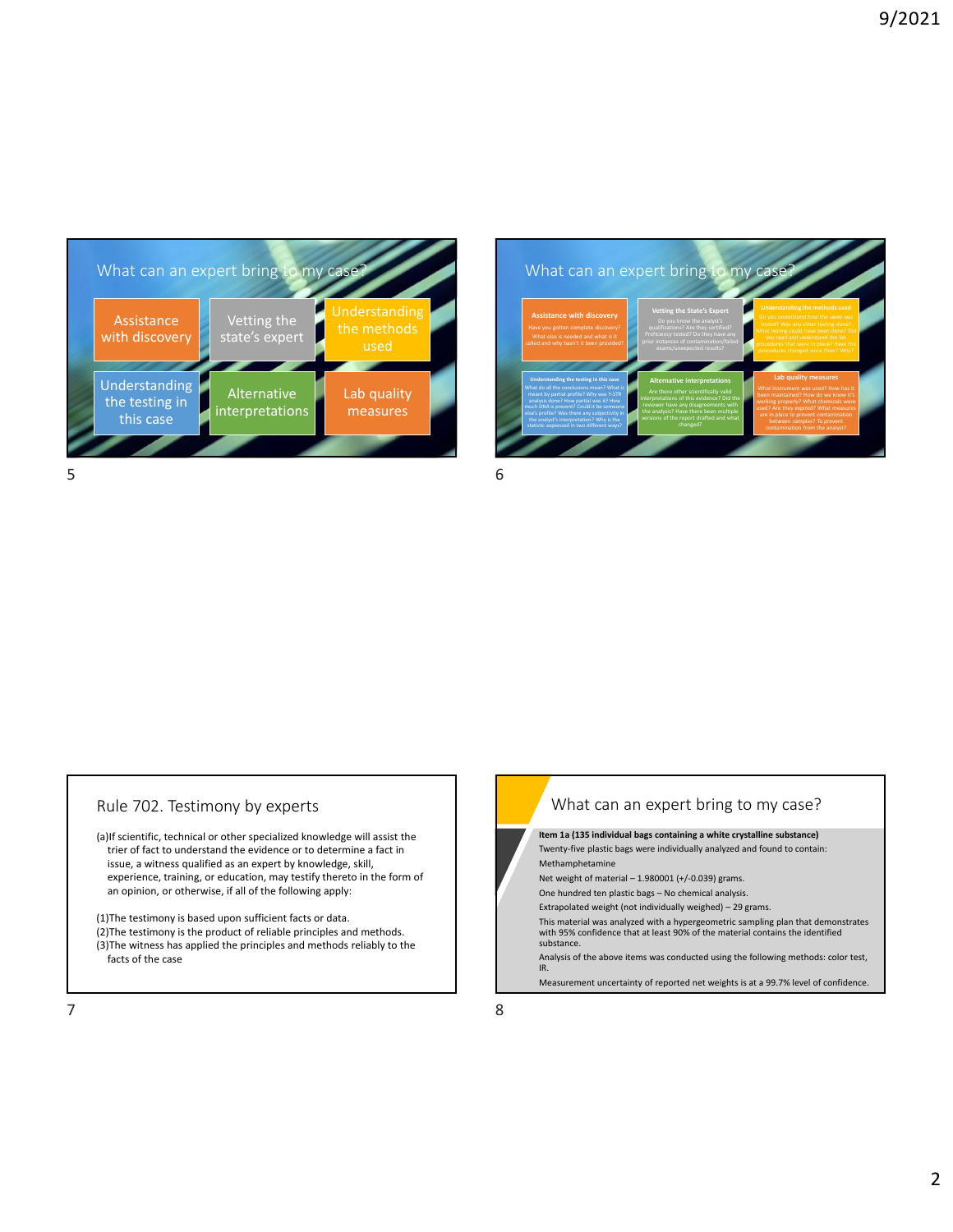







 $11$  12